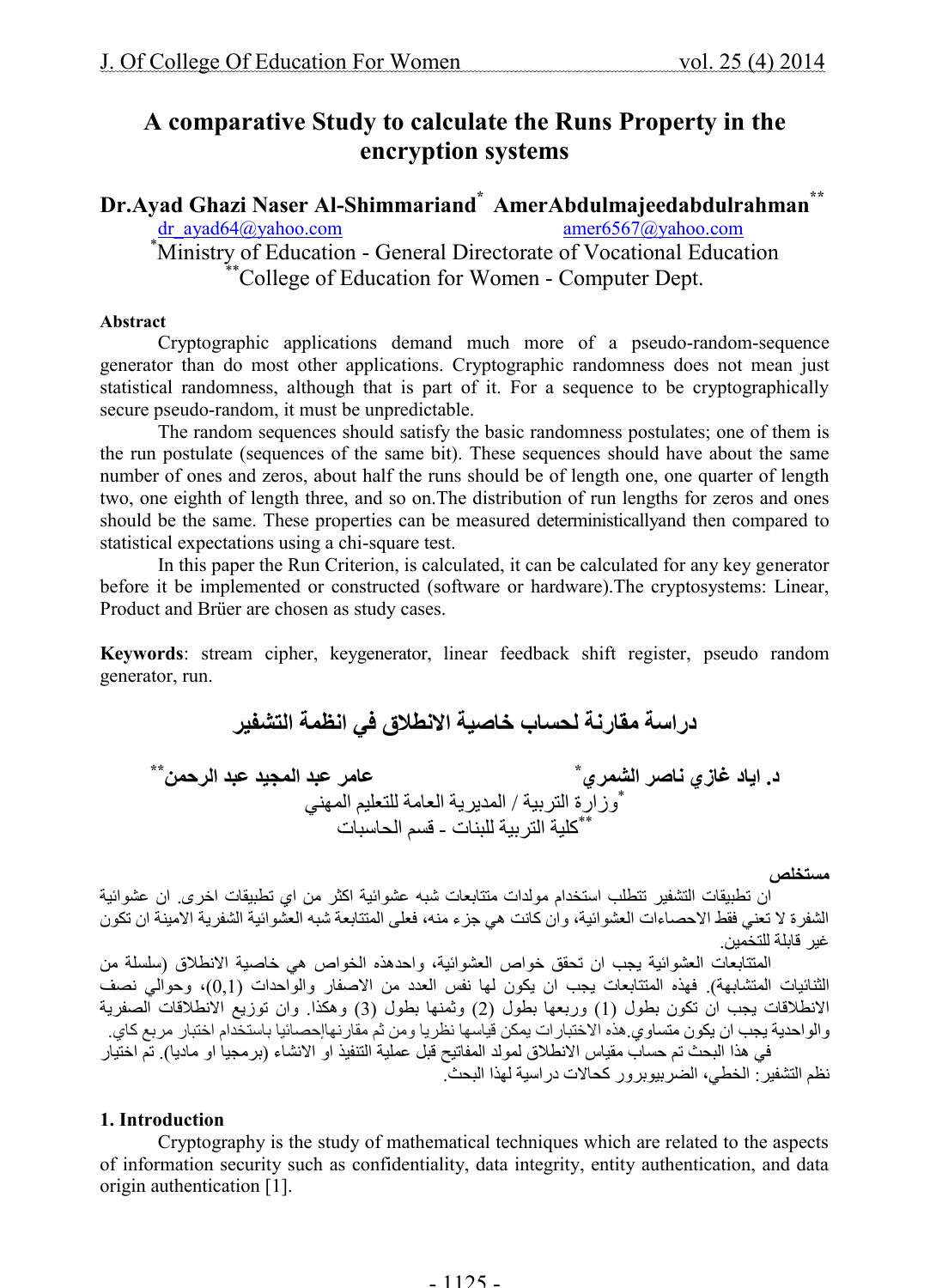It is the art or science encompassing the principles and methods of transforming an intelligible message into one that is unintelligible, and then retransforming that message back to its original form [2].

In 1989, Staffelbach and Meier [3] presented two new so-called fast correlation attacks which are more efficient than Siegenthaler's attack in the case where the component LFSRs have sparse feedback polynomials, or if they have low-weight polynomial multiples (e.g., each having fewer than 10 non-zero terms) of not too large a degree.

Gustafson [4] considered alternative statistics for the runs test and the autocorrelation test. Gustafson, Dawson, and Golić proposed a new repetition test which measures the number of repetitions of l-bit blocks. The test requires a count of the number of patterns repeated, but does not require the frequency of each pattern.

The security of GSM conversation is based on usage of the A5 family of stream ciphers. Many hundred million customers in Europe are protected from over-the-air piracy by the stronger version in this family, the A5/1 stream cipher. Other customers on other markets used the weaker version, A5/2. The approximate design of A5/1 leaked in 1994, and in 1999 the exact design of both A5/1 and A5/2 was discovered by Briceno[5]. A lot of investigations of the A5 stream ciphers has been followed.

At FSE 2004, a new stream cipher called VMPC (ventromedial prefrontal cortex) [6] was proposed by BartoszZoltak, which appeared to be a modification of the RC4 stream cipher. In cryptanalysis, a linear distinguishing attack is one of the most common attacks on stream ciphers. In this paper it was claimed that VMPC is designed especially to resist distinguishing attacks [7].

Recently, a new European project eSTREAM [8] has started, and at the first stage of the project 35 new proposals were received in May 2005. Although many previous stream ciphers were broken, collected cryptanalysis experience allowed strengthening new proposals significantly, and there are many of them that are strong against different kinds of attacks. One such good proposal was the new stream cipher Grain.

The stream cipher Grain was developed by a group of researchers M. Hell, T. Johansson, and W. Meier, and was especially designed for being very small and fast in hardware implementation. It uses the key of length 80 bits and the IV is 64 bits, its internal state is of size 160 bits. Grain used a nonlinear feedback shift register (NLFSR) and a linear feedback shift register (LFSR), and the idea to use NLFSR is quite new in modern cryptography [9].

Dragon is a word oriented stream cipher submitted to the eSTREAM project, designed by a group of researchers, Ed Dawson et al. It is a word oriented stream cipher that operates on key sizes of 128 and 256 bits. The original idea of the design is to use a Nonlinear Feedback Shift Register (NLFSR) and a linear part (counter), combined by a filter function to generate a new state of the NLFSR and produce the keystream. The internal state of the cipher is 1088 bits, which is updated by a nonlinear function denoted by F. This function is also used as a filter function producing the keystream. The idea to use a NLFSR is quite modern, and there are not many cryptanalysis techniques on NLFSRs yet developed[10].

### **2. Number Theory**

**Definition** (1)[11]:A positive integer n>1 that has only two distinct factors, 1 and n itself (when these are different), is called **prime**; otherwise, it is called **composite**. The first few prime numbers are: 2,3,5,7,11,13,17,….

**Theorem (1)**[12]: (the fundamental theorem of arithmetic)

Any positive integer n>1 can be written uniquely in the following prime factorization form: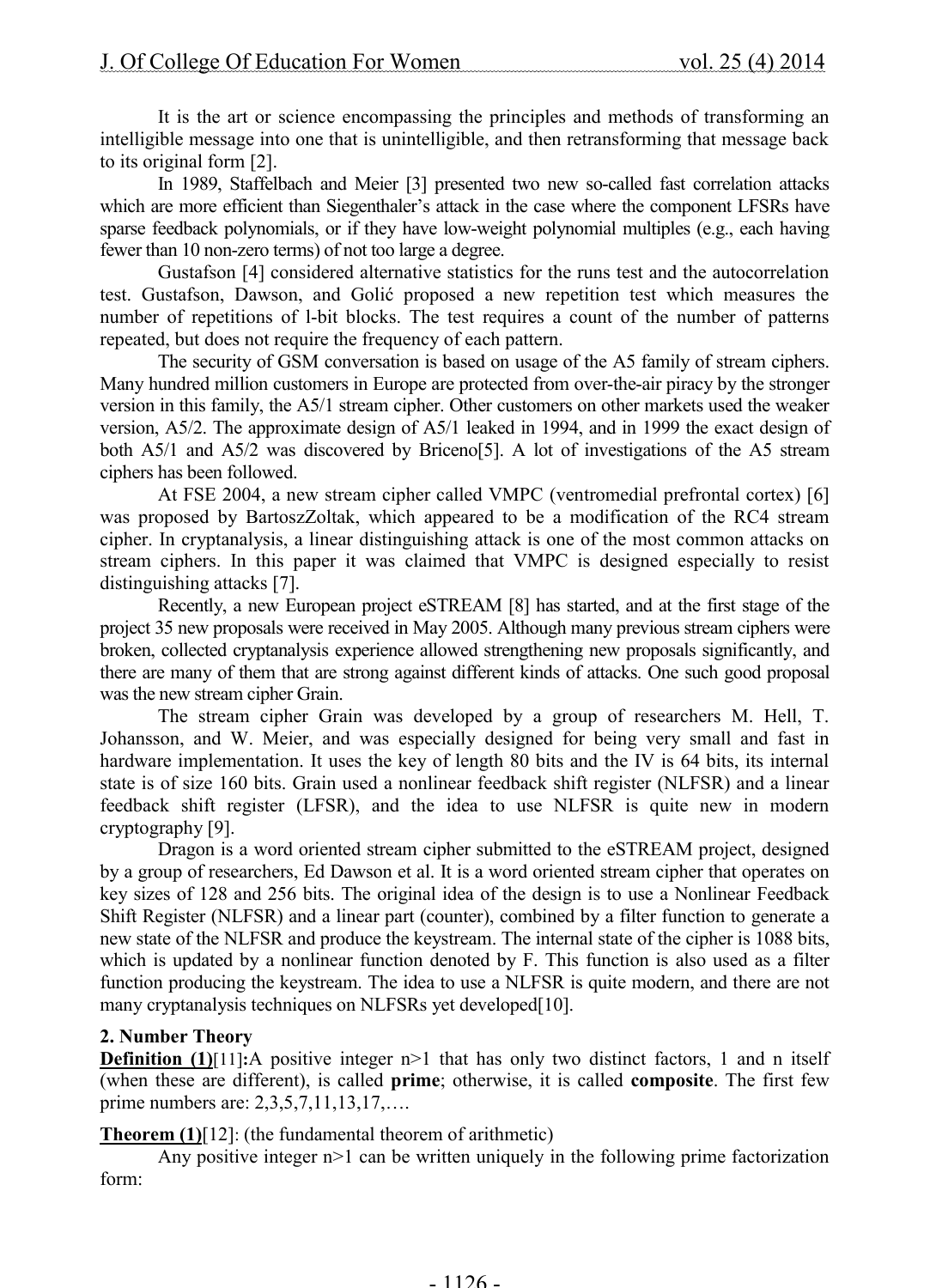$$
{}_{n=p_1^{\alpha_1}} p_2^{\alpha_2} \cdots p_k^{\alpha_k} = \prod_{i=1}^k p_i^{\alpha_i} \qquad \qquad \dots (1)
$$

where  $p_1$ < $p_2$ < $\ldots$  < $p_k$  are primes, and  $\alpha_1, \alpha_2, \ldots, \alpha_k$  are positive integers.

**Definition (2)**[13]: Let a and b be two integers, not both zero. The largest divisor d s.t.d a and d|b is called the **greatest common divisor** (gcd) of a and b, which is denoted by gcd(a,b).

**Definition (3)**[13]: Let a and b be two integers, not both zero. d is a common multiple of a and b, the least common multiple (lcm) of a and b, is the **smallest common multiple**, which is denoted by  $lcm(a,b)$ .

**Definition (4)**[13]: Integers a and b are called **relatively prime** if  $gcd(a,b)=1$ . we say that integers  $n_1, n_2, \ldots n_k$  are relatively prime if, whenever  $i \neq j$ , we have  $gcd(n_i, n_j)=1$ ,  $\forall i, j, 1 \leq i, j \leq k$ . **Theorem (2)**[12]: Suppose a and b are two positive integers.

If 
$$
a=\prod_{i=1}^k p_i^{\alpha_i}
$$
 and  $b=\prod_{i=1}^k p_i^{\beta_i}$ , then  
\n $gcd(a,b)=\prod_{i=1}^k p_i^{\epsilon_i}$ , where  $\epsilon_i = min(\alpha_i, \beta_i)$ ,  $\forall i, 1 \le i \le k$ ...(2)  
\n $lcm(a,b)=\prod_{i=1}^k p_i^{\delta_i}$ , where  $\delta_i = max(\alpha_i, \beta_i)$ ,  $\forall i, 1 \le i \le k$ ...(3)

**Theorem (3)**[12]: Suppose a and b are two positive integers, then

$$
lcm(a,b)=\frac{a.b}{gcd(a,b)}\dots(4)
$$

### **3. Terminology** [14]

Cryptography (from the Greek Kryptós, "hidden" and gráphein, "to write") is the study of principles and techniques by which information can be concealed in ciphertexts and later revealed by legitimates users employing the secret key, but in which it is either impossible or computationally infeasible for an unauthorized person to do so. Cryptanalysis (from the Greek Kryptós, and analyéin "to loosen") is the science (and art) of recovering information from ciphertexts without knowledge of the key. Both terms are subordinate to the more general term Cryptology (from the Greek Kryptós, and logos, "word"). The cryptography is concerned in Encryption and Decryption processes.

Now we have to present some important notations:

Message space M: a set of strings (plaintext messages) over some alphabet, that needs to be encrypted.

Ciphertext space C: a set of strings (ciphertexts) over some alphabet that has been encrypted.

Key space K: a set of strings (keys) over some alphabet, which includes the encryption key  $e_k$ and the decryption key  $d_k$ .

The Encryption process (algorithm) E:  $Ee_k(M)=C$ .

The Decryption process (algorithm) D:  $Dd_k(C)=M$ .

The algorithms E and D must have the property that:

 $Dd_k(C)=Dd_k(Ee_k(M))=M.$ 

The above situations shown in figure (1).

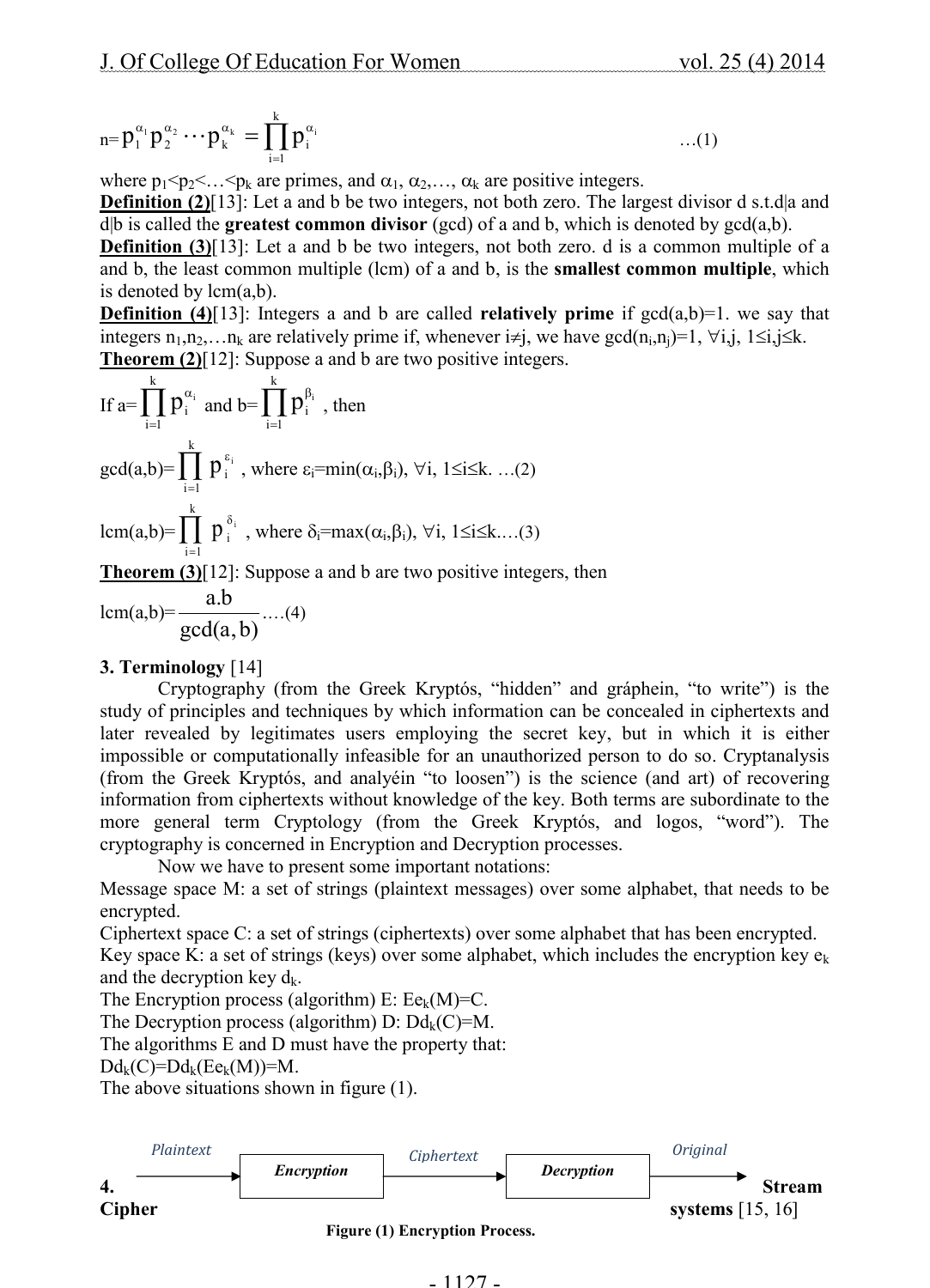Stream ciphersare an important class of encryption algorithms. They encrypt individual characters (usually binary digits) of a plaintext message one at a time, using an encryption transformation which varies with time. The main properties of stream ciphers separating them from block ciphers are that the encryption function works on individual symbols (letters) of the underlying alphabet and that the encryption function is time-varying.

In stream ciphers, the message units are bits, and the key is usual produced by a random bit generator. The plaintext is encrypted on a bit-by-bit basis.

The key is fed into random bit generator to create a long sequence of binary signals. This "key-stream" k is then mixed with plaintext m, usually by a bit wise XOR (Exclusive-OR modulo 2 addition) to produce the ciphertext stream, using the same random bit generator and seed.

There is a vast body of theoretical knowledge on stream ciphers, and various design principles for stream ciphers have been proposed and extensively analyzed. However, there are relatively few fully-specified stream cipher algorithms in the open literature. This unfortunate state of affairs can partially be explained by the fact that most stream ciphers used in practice tend to be proprietary and confidential. By contrast, numerous concrete block cipher proposals have been published, some of which have been standardized or placed in the public domain. Nevertheless, because of their significant advantages, stream ciphers are widely used today, and one can expect increasingly more concrete proposals in the coming years.

### **5. Combination Generator**

One approach is to use NLFSRs in parallel; their outputs combined using an n-input binary Boolean function or combining function (CF). [17].

Because LFSRs are inherently linear, one technique for removing the linearity is to feed the outputs of several parallel LFSRs into a non-linear Boolean function to form a combination generator. Various properties of such a combining functionare critical for ensuring the security of the resultant scheme, for example, in order to avoid correlation attacks. [18].

Since a well-designed system should be secure against known plaintext attacks, an LFSR should never be used by itself as a keystream generator. Nevertheless, LFSRs are desirable because of their very low implementation costs[19].

For essentially all possible secret keys, the output sequence of an LFSR based keystream generator should have the following properties:

- 1. large period.
- 2. large linear complexity.
- 3. good statistical properties.

It is emphasized that these properties are only necessaryconditions for a keystream generator to be considered cryptographically secure. Since mathematical proofs of security of such generators are not known, such generators can only be deemed computationally secure after having withstood sufficient public scrutiny [20].

The LFSRs in an LFSR-based keystream generator may have known or secret connection polynomials. For known connections, the secret key generally consists of the initial contents of the component LFSRs. For secret connections, the secret key for the keystream generator generally consists of both the initial contents and the connections.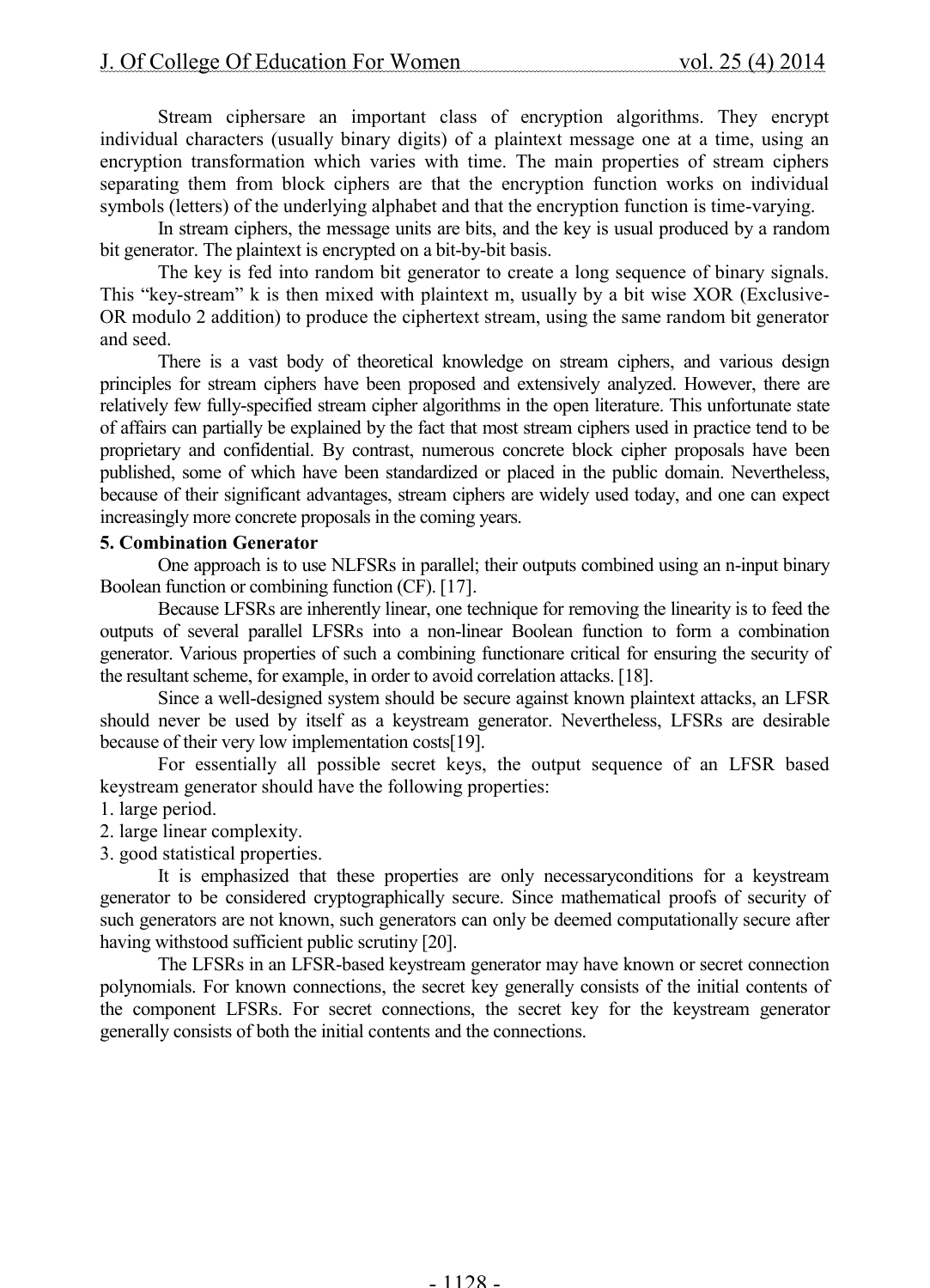

### **Figure (2) n-LFSR's Generator with Combining Function**

### **5.1Linear Generator**[21]

The Linear generator, illustrated in figure (3), is defined by n-maximum-length LFSRs whose lengths  $r_1, r_2,..., r_n$ , where  $n \in \mathbb{Z}^+$  are pair wise relatively prime, with XOR combining function:

 $F(x_1, x_2, ..., x_n) = x_1 \oplus x_2 \oplus ... \oplus x_n ...$  (5)

This generator is considered weak, despite its good randomness, because of its weak linear complexity.



**Figure (3) n-Linear Generator**.

### **5.2 Product Generator** [21]

The Product generator, illustrated in figure (4), is defined by n-maximum-length LFSRs whose lengths  $r_1, r_2,..., r_n$ , where  $n \in \mathbb{Z}^+$ are pair wise relatively prime, with AND combining function:

$$
F(x_1, x_2, \ldots, x_n) = x_1 \bullet x_2 \bullet \ldots \bullet x_n = \prod_{i=1}^n x_i \ldots (6)
$$

This generator considered weak, despite its good linear complexity, because of its weak randomness.



**Figure (4) n-Product Generator.**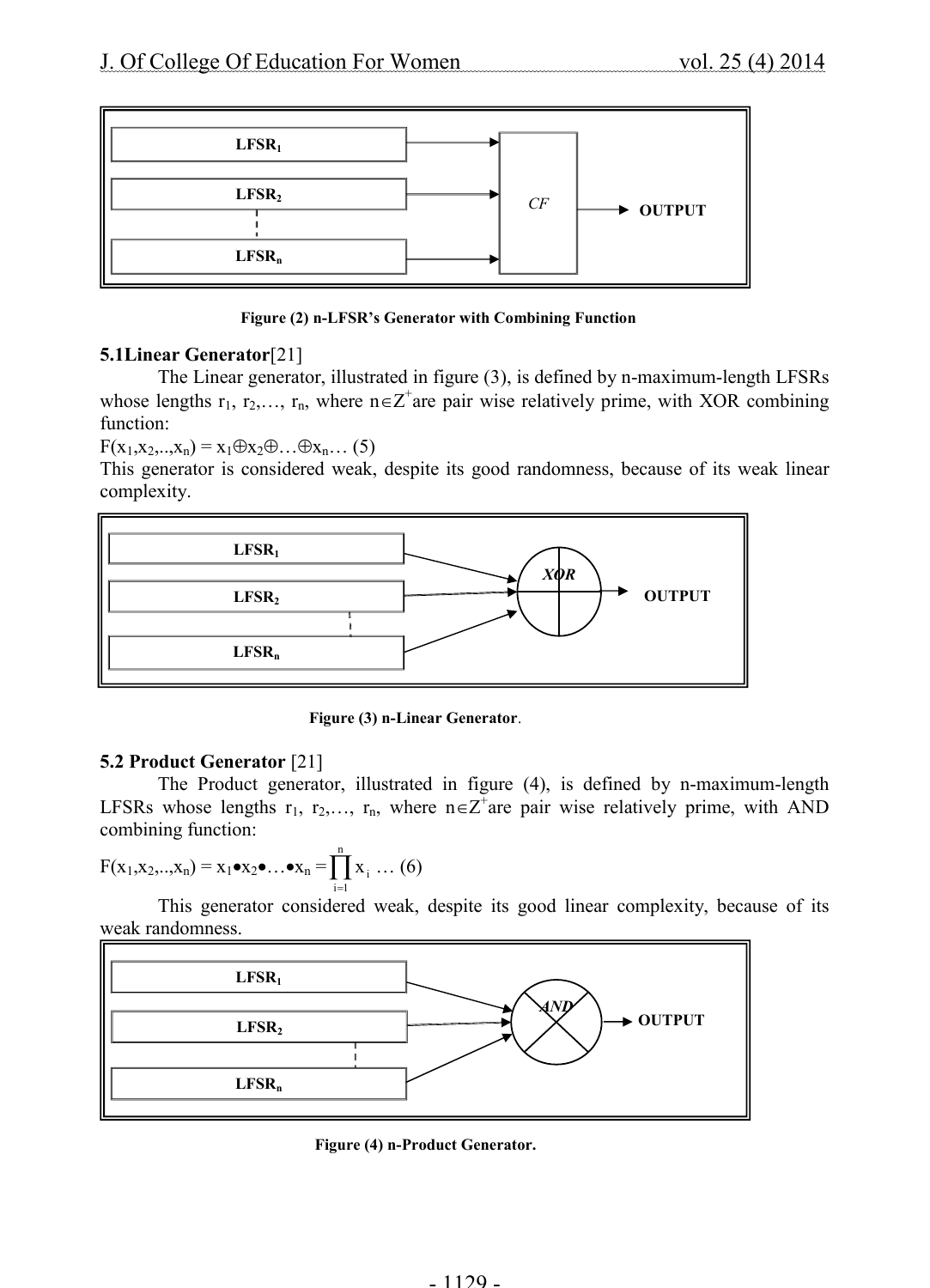### **5.3 Threshold Generator** [22].

This generator as usual uses combining function called Majority function which is balance and symmetric (which expect that this generator produces pseudo random generator). This generator illustrated in figure (5) tries to get around the security problems by using a variable number of LFSR's. The theory is that if you use a lot of LFSRs, it's harder to break the cipher.



**Figure (5) Threshold generator**

Take the output of a large number of LFSRs (use an odd number of them). Make sure that the lengths of all the LFSRs are relatively prime and all the feedback polynomials are primitive: maximize the period. If it is more than the half the output bits are 1, then the output of the generator is 1. If more than half the output bits are 0, then the output of the generator is  $\overline{0}$ .

With three LFSRs, the output generator can be written as:

The Threshold generator using the non-linear combining function s.t:

 $F_3(x_1,x_2,x_3)=x_1x_2 \oplus x_1x_3 \oplus x_2x_3.$ 

From the combing function of this generator, we expect that it has a larger linear complexity (LC) [21]:

 $LC(S) = r_1r_2 + r_1r_3 + r_2r_3$ 

where  $r_1$ ,  $r_2$ , and  $r_3$  are the lengths of the first, second, and third LFSRs.

### **6. Implementation of Run Postulate**

Lemma (1) shows a linear relation between the periodicity of n-KG and the periodicity of combination of one or number of combined LFSR in the system.

$$
P(S) = \sum_{k=0}^{n-1} (-1)^k \sum_{t=1}^{C_k^n} P(R_{n-k}^t) \dots (7)
$$

Such that  $P(R_m^t) = 2^{R_m^t} - 1 = 2^{R_m^t - 1} - 1 + 2^{R_m^t - 1} = \sum_{\alpha=0}^{1}$  $\sum_{a=0}$  R  $P(R_m^t) = 2^{R_m^t} - 1 = 2^{R_m^t - 1} - 1 + 2^{R_m^t - 1} = \sum_{n=0}^{\infty} N_{R_m^t}(a)$  $\sum_{m}^{t_{m}}$  – 1 = 2<sup>R<sub>tn</sub>-1</sup> – 1 + 2<sup>Rt<sub>n</sub>-1</sup> =  $\sum_{m}$ N<sub>nt</sub> (a) ...(8)

 $N_{R_m^t}(a)$  denotes the number of binary of kind "a" of the sequence which is generated from

the component  $R_{m}^{t}$ .

Depending on equation (7) and equation (5) we can find  $N_S(a)$ , s.t.

$$
N_S(a) = \sum_{k=0}^{n-1} (-1)^k \sum_{t=1}^{C_k^n} N_{R_{n-k}^t}(a), a=0, 1 \dots (9)
$$

where  $k!(n-k)!$ n!  $C_{k}^{n}$  $k - k!(n =$ 

Equation (9) shows the relation between  $N_S(a)$  and number of 0's (1's) obtained from the possible combination of the length of combined LFSR's.

#### . 1130 .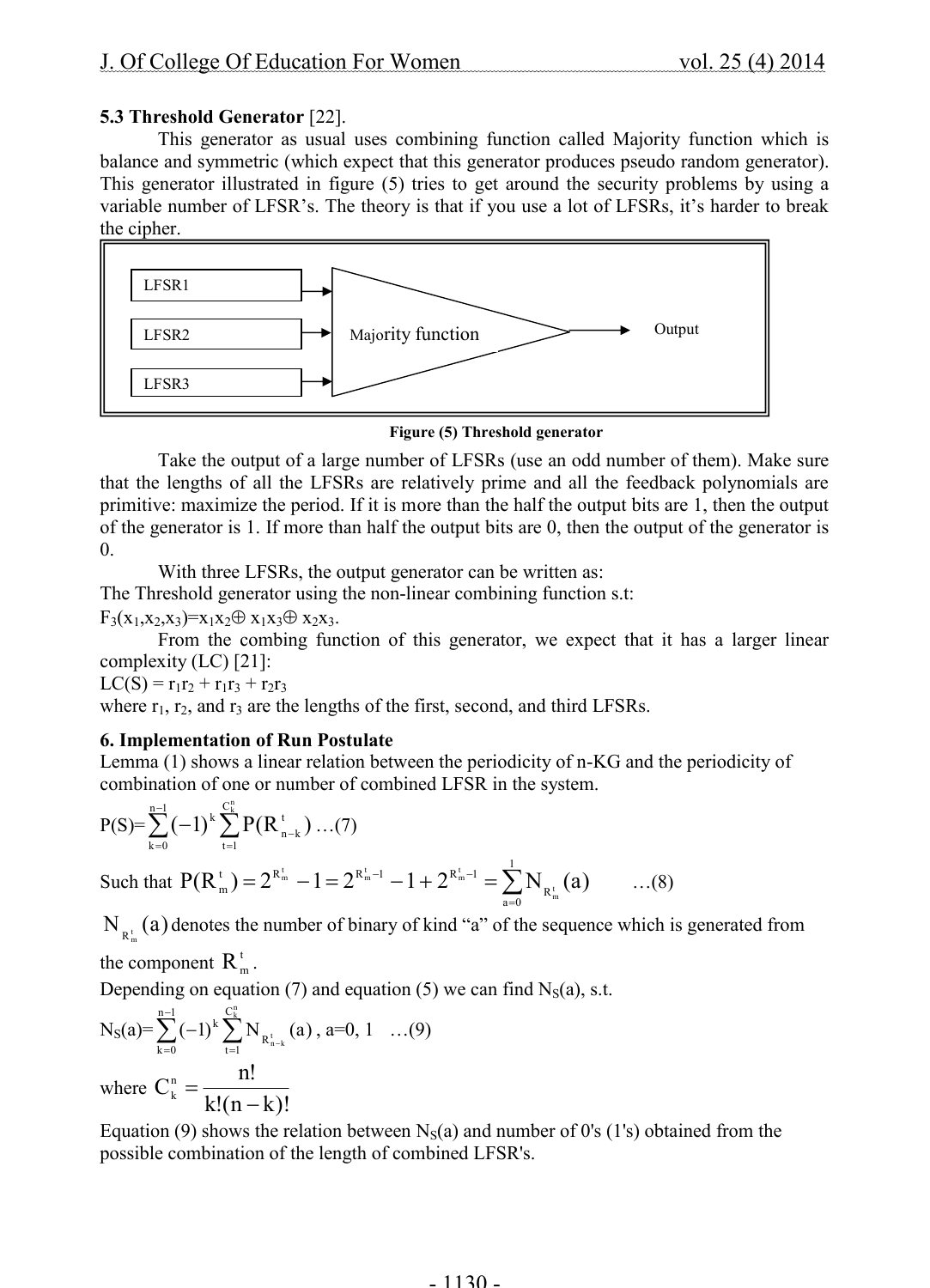### **Example (1):**

Let  $r_1$ =2 and  $r_2$ =3, then  $C_0^2$ =1,  $C_1^2$ =2,  $R_1^1$  =r<sub>1</sub>=2,  $R_1^2$  =r<sub>2</sub>=3,  $R_2^1$  =r<sub>1</sub>+r<sub>2</sub>=5.  $N_S(a) = \sum_{k=0}^{1} (-1)^k \sum_{t=1}^{C_k^2} N_{R_{2-}^t}$  $k = 0$ C  $\sum_{t=1}$  R k 2 k  $(-1)^k \sum_{k=1}^k N_{R_{2-k}^k}(a)$ , a=0, 1 …(10)  $N_S(a) = N_{R_2^1}(a) + (-1)[N_{R_1^1}(a) + N_{R_1^2}(a)] = N_S(a) + (-1)[N_2(a) + N_3(a)]$ The results of calculating  $N_S(a)$  from equation (9) are as follows:

| ¶ a | $N_2(a)$        | $\frac{1}{3}$ (a | $N_5(a)$ | $N_S(a)$ |
|-----|-----------------|------------------|----------|----------|
|     |                 | ◠<br>            |          |          |
|     | $\sqrt{2}$<br>∸ |                  | O        | l C      |

Now we can calculate the runs of S depending on the runs of the maximal sequences which are generated from the combinations  $R_m^t$  which are known.

Let  $N_i(a)$  $R_m^t$  $\mathbf{g}_j(\mathbf{a})$  be the number of runs (a=0 for gaps and a=1 for blocks) with length j for the combinations  $R_{m}^{t}$ , and  $\overrightarrow{N}_{j}(a)$  $\mathbf{g}_j(\mathbf{a})$  be the number of runs of kind *a* with length *j* for the sequence S.

We can reformulate the Golomb's second postulate by:

$$
R_{n'_{m}}^{k'_{m}}(1) = N_{R_{m}^{k} - 1}^{R_{m}^{k}}(0) = 1
$$
  
\n
$$
N_{R_{m}^{k}}^{k'}(0) = N_{R_{m}^{k} - 1}^{k'_{m}}(1) = 1
$$
  
\n
$$
N_{j}(a) = 2^{R_{m}^{k} - j - 2}
$$
 When  $1 \le j \le R_{m}^{t} - 2$ ,  $a = 0, 1$ 

The next lemma discuss the relation between the  $P(R_m^t)$  and the elements of the equation (11).

### **Lemma (2):**

$$
P(R_n^t) = \sum_{j=1}^{R_m^t} j \sum_{a=0}^1 \sum_{j=0}^{R_n^t} (a) \qquad \qquad \dots (12)
$$

**Proof:**

$$
N_{R_m^t}(a) = 1 \cdot \stackrel{R_m^t}{N_1}(a) + 2 \cdot \stackrel{R_m^t}{N_2}(a) + \dots + R_m^t \cdot \stackrel{R_m^t}{N_j}(a) \dots (13)
$$
  

$$
N_{R_m^t}(a) = \sum_{j=1}^{R_m^t} j \cdot \stackrel{R_n^t}{N_j}(a) \dots (14)
$$

and since

$$
P(R_m^{\tau}) = 2^{R_m^{\tau}} - 1 = N_{R_m^{\tau}}(0) + N_{R_m^{\tau}}(1) = \sum_{a=0}^{1} N_{R_m^{\tau}}(a) \dots (15)
$$

using equation(14)

$$
P(R_m^t) = \sum_{a=0}^1 \sum_{j=1}^{R_m^t} j \cdot N_j(a) = \sum_{j=1}^{R_m^t} j \sum_{a=0}^1 N_j(a)
$$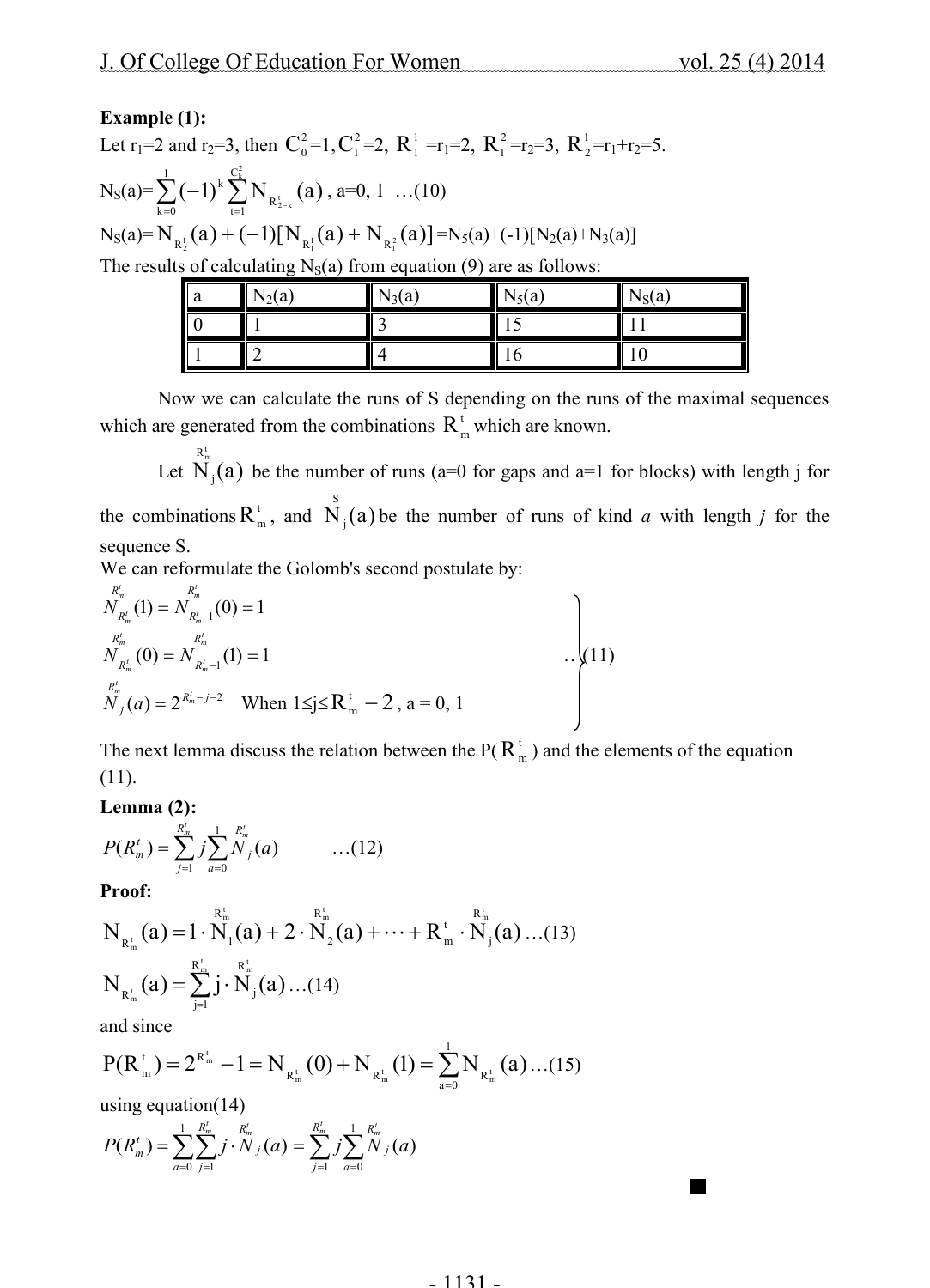### *Linear System (n-LKG)*

Now we are ready to calculate the runs of the sequence S generated from linear system.

First, let's rearrange the LFSR combined in the linear system (of course the rearrangement does not effect on any results, since the XOR function is symmetric and commutative) in increasing (decreasing) order. Its naturally that  $R_{m}^{1} \leq R_{m}^{2} \leq ... \leq R_{m}^{C_{m}^{n}}$ m 2  $R_{m}^{1} \leq R_{m}^{2} \leq ... \leq R_{m}^{C_{m}^{n}}$  $\forall 1 \leq m \leq n-1$  and  $R_m^t < R_n^1$ ,  $\forall 1 \leq t \leq C_m^t$ ,  $CD(P(r_i))=1$ ,  $\forall i$ .

The length j of runs of the sequence S will be in the range  $1 \le j \le R_n^1$  passing all the combination less than  $R_n^1$ . So, when using equations (15) we get:

$$
P(S) = \sum_{k=0}^{n-1} (-1)^k \sum_{t=1}^{C_k^n} \sum_{j}^{R_{n-k}^t} j \cdot \sum_{a=0}^1 N_j^{R_{n-k}^t} (a) \qquad \qquad \dots (16)
$$

If we extend the sum  $R_{n-k}^t$  to  $R_n^l$  (since the maximum run of S is  $R_n^l$ ) considering that  $R_{j}^{t}$  (a) = 0, when j>  $R_{j}^{t}$ 

$$
N_j(a) = 0
$$
, when j >  $R_m^t$ , then equation (16) will be:

$$
P(S) = \sum_{k=0}^{n-1} (-1)^k \sum_{t=1}^{C_k^n} \sum_{j}^{R_n^1} j \cdot \sum_{a=0}^{1} \sum_{j}^{R_{n-k}^1} (a) \qquad \qquad \dots (17)
$$

Since the maximum run of S is  $R_n^1$ , then it's obvious that:

$$
P(S) = \sum_{j=0}^{R_n^1} j \cdot \sum_{a=1}^1 \overset{S}{N}_j(a) \dots (18)
$$

Comparing equation (17) and (18) we get:

$$
\sum_{j=1}^{R_n^1} j \cdot \sum_{a=0}^{1} \overset{S}{N}_j(a) = \sum_{k=0}^{n-1} (-1)^k \sum_{t=1}^{C_k^n} \sum_{j=1}^{R_n^1} j \cdot \sum_{a=0}^{1} \overset{R_{n-k}^1}{N}_j(a) \dots (19)
$$
  

$$
\overset{S}{N}_j(a) = \sum_{k=0}^{n-1} (-1)^k \sum_{t=1}^{C_k^n} \overset{R_{n-k}^1}{N}_j(a) \dots (20)
$$

From equation (20) we can calculate the runs j of S,  $1 \le j \le R_n^1$  for the linear system.

Table (1) shows the calculating of  $\mathring{N}_j(a)$ , for S generated from linear system. From equation (13) we can calculate  $N_S(a)$  by

$$
N_{s}(a) = \sum_{j=1}^{R_{n}^{1}} j \cdot \stackrel{s}{N}_{j}(a) \qquad ...(21)
$$

### **Example (2):**

Table (1) describes the calculating of runs j of the sequence S generated from the linear system using  $r_1=2$ ,  $r_2=3$ .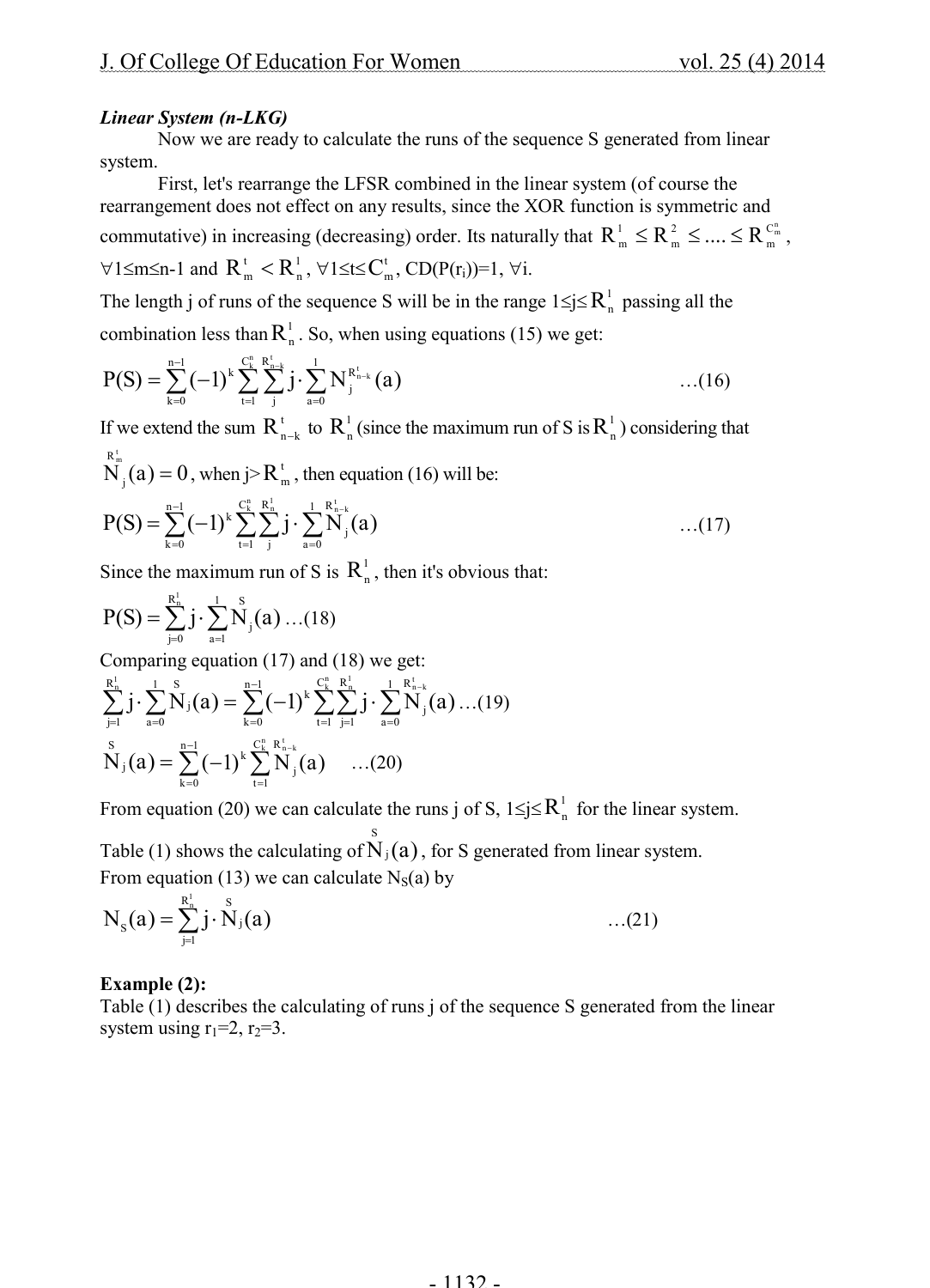|                |                  | $+1$                  | $-1$                               |                |                                                    |                         |  |
|----------------|------------------|-----------------------|------------------------------------|----------------|----------------------------------------------------|-------------------------|--|
|                | $\rm{a}$         | $R_2^1 = 5$           | $R_1^1 = 2$                        | $R_1^2 = 3$    | $\stackrel{\text{\tiny S}}{N}_{\text{\tiny j}}(a)$ | $N_S(a)$                |  |
|                | $\theta$         | $\overline{4}$        |                                    |                | $\overline{2}$                                     | $\overline{2}$          |  |
|                |                  | $\overline{4}$        | $\boldsymbol{0}$                   |                | 3                                                  | $\overline{\mathbf{3}}$ |  |
| 2              | $\boldsymbol{0}$ | $\overline{2}$        | $\theta$                           |                |                                                    | $\overline{2}$          |  |
|                |                  | $\overline{2}$        |                                    | $\overline{0}$ |                                                    | $\overline{2}$          |  |
| 3              | $\mathbf{0}$     |                       | 0                                  | $\Omega$       |                                                    | $\overline{3}$          |  |
|                |                  |                       | $\overline{0}$                     |                | $\theta$                                           | $\theta$                |  |
| $\overline{4}$ | $\theta$         |                       | 0                                  | $\theta$       |                                                    | $\overline{4}$          |  |
|                |                  | $\theta$              | $\overline{0}$                     | $\overline{0}$ | $\overline{0}$                                     | $\theta$                |  |
| 5              | $\theta$         | $\Omega$              | $\theta$                           | $\theta$       | $\Omega$                                           | $\overline{0}$          |  |
|                |                  |                       | $\Omega$                           | $\overline{0}$ |                                                    | 5                       |  |
| Sum            |                  | $\overline{2^5-1}=31$ | $\overline{2^2-1}=3$<br>$2^3$ -1=7 |                | $P(S)=21$                                          |                         |  |

**Table (1) Calculates of runs j of S generated from the n-LKG**

Notice that from table (1) and equation (20), there is a little difference between  $\stackrel{\text{S}}{N}_j(0)$ S

and  $N_j(1)$  values that will give a balance output which implies that S will pass the run test successfully. The next two lemmas prove the  $2<sup>nd</sup>$ Golomb randomness for runs of linear system.

The next lemma proves the double relation between  $\overrightarrow{N}_{j+1}(a)$  and  $\overrightarrow{N}_{j}(a)$ .

### **Lemma (3):**

For the sequence S generated from linear system:

$$
\overset{s}{N}_{j+1}(a) \approx \frac{1}{2} \overset{s}{N}_{j}(a), \text{ for } 1 \leq j \leq R_{n}^{1} \dots (22)
$$

### **Proof:**

From equation (21) we have:

$$
\overset{\mathrm{S}}{N}_{\text{j+1}}(a) = \sum_{k=0}^{n-1} (-1) \overset{\mathcal{C}^n_k}{\underset{t=1}{\sum}} \, \overset{R_{n-k}^t}{N}_{\text{j+1}}(a) \, (23)
$$

Since  $N_{i+1}(a) \approx \frac{1}{2} N_i(a)$ 2 1  $N_{i+1}(a)$  $\mathbf{R}_{m}^{\mathrm{t}}$   $\mathbf{R}_{m}^{\mathrm{t}}$ j  $\overline{N}^{\frac{R^t_{m}}{2}}_{j+1}(a) \approx \frac{1}{2} \overline{N}^{\frac{R^t_{m}}{2}}_{j}(a)$  from 2<sup>nd</sup>Golomb postulate, then:

$$
N_{_{j+1}}^s(a)\approx \sum_{_{k=0}}^{_{n-1}}(-1)\sum_{_{t=1}}^{^{_{C_k^n}}}\frac{1}{2}\overset{R_{_{n-k}}^{_k}}{N_{_j}}(a)=\frac{1}{2}\sum_{_{k=0}}^{^{n-1}}(-1)\sum_{_{t=1}}^{^{_{C_k^n}}}\overset{R_{_{n-k}}^{_k}}{N}_{_j}(a)=\frac{1}{2} \overset{s}{N}_{_j}(a)\\
$$

The next lemma describes the approximation frequency of gaps and blocks which are from the same length.

### **Lemma (4):**

For the sequence S generated from linear system  $\bigvee_{i=1}^{s} (0) \approx \bigvee_{i=1}^{s} (1)$ j  $\int_{S}^{S} (0) \approx N \int_{S}^{S} (1)$ , for  $1 \le j \le R_{n}^{1}$ -2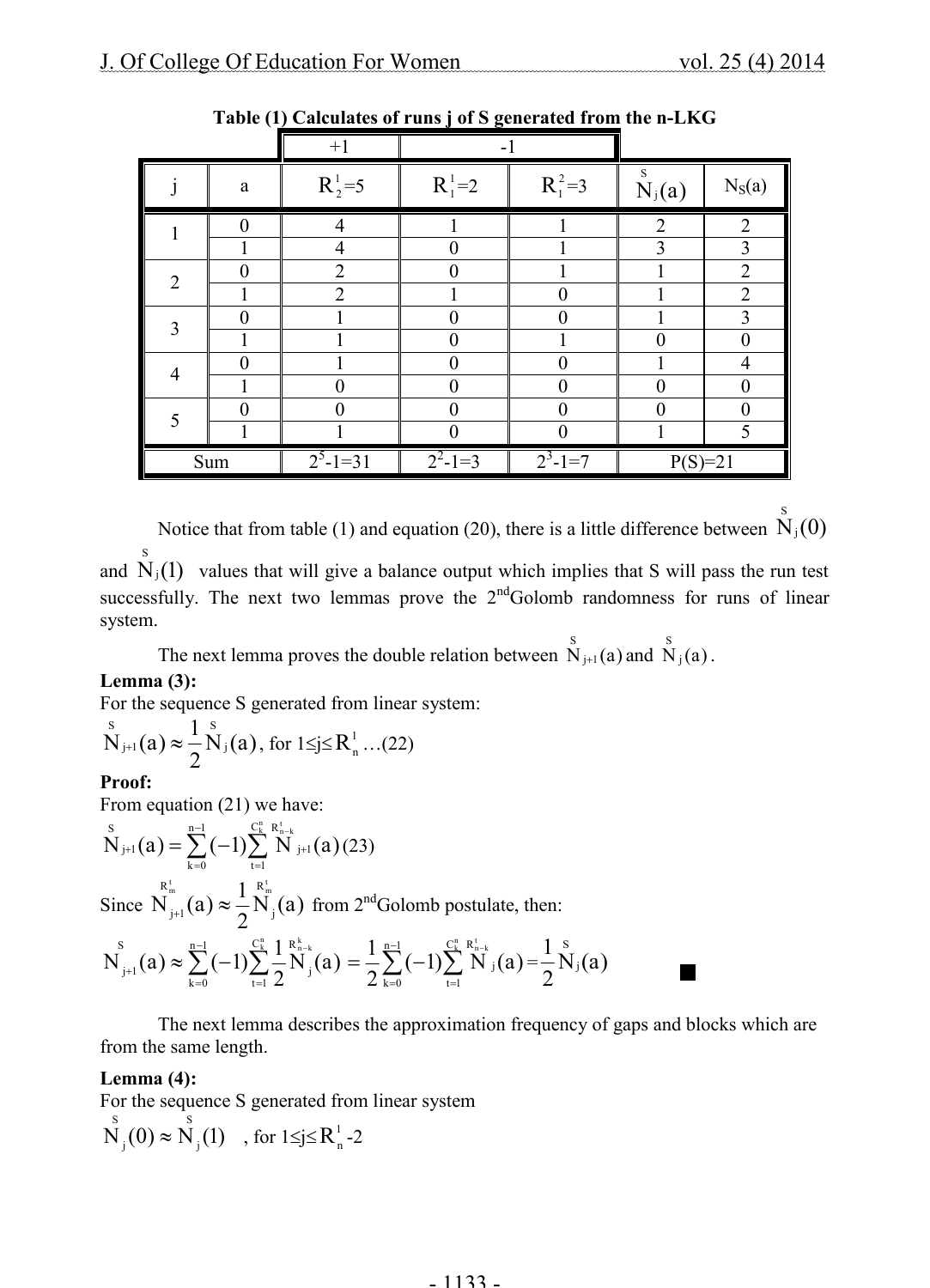### **Proof:**

From equation (21) we have:

$$
N_{j}(0) = \sum_{k=0}^{n-1} (-1) \sum_{t=1}^{C_{k}^{n}} N^{t}_{j}(0) \dots (24)
$$
  
From 2<sup>nd</sup> Golomb postulate, we have  $N^{R_{m}^{t}}(0) \approx N^{R_{m}^{t}}(1)$  for 1 < i < R<sup>1</sup> - 2 t

From 2<sup>nd</sup>Golomb postulate, we have  $\overline{N}_j(0) \approx \overline{N}_j(1)$ , for  $1 \le j \le R_n^1$ -2 then:

$$
\overset{s}{N}_{j}(0) = \sum_{k=0}^{n-1} (-1) \overset{C_{k}^{n}}{\underset{t=1}{\sum}} \overset{R_{n-k}^{t}}{N}_{j}(1) = \overset{s}{N}_{j}(1)
$$

### *Product System (n-PKG)*

If the equivalent LFSR with length L, then there is no guarantee that the maximum gap is with length L-1, since the generated S is not maximal sequence, while we may find gap with length Gms.t.

$$
G_m = \sum_{i=1}^{n} G_{mi} = \sum_{i=1}^{n} (r_i - 1) = \sum_{i=1}^{n} r_i - n \dots (25)
$$

Where  $G<sub>mi</sub>$  denotes length of the maximum gap in the LFSR number i, and not repeated again.  $G_m$  happened from the union of all the maximum gaps in every combined LFSR in n-PKG, and it's obvious that  $\bigwedge^S_{G_m}(a) = 1$ .

The maximum block  $B_m$  happened from the intersection of all maximum block in every combined LFSR in n-PKG, so if  $B<sub>mi</sub>$  is the length of the maximum block of the LFSR number i, then

 $B_m = min(B_{m1},B_{m2},...,B_{mn}) = min(r_1,r_2,...,r_n) = r_m$ 

Where  $r_m$  is the minimum LFSR in n-PKG, it happened more than one time. In fact  $G_m \neq B_m$ , so we can't compare them.

### **Example (3):**

Let  $r_1=2$ ,  $r_2=3$  and  $r_3=5$ , table (2) shows the statistics of the number of runs (gaps and blocks) of the sequence S generated from of 3-PKG for three different initial values of combined LFSR's.

| Initial<br>value | a | Number of runs |    |   |                |                 |   |                |   |        |    |          |          |                |          |                          |    |                  |
|------------------|---|----------------|----|---|----------------|-----------------|---|----------------|---|--------|----|----------|----------|----------------|----------|--------------------------|----|------------------|
|                  |   |                | າ  | 3 | $\overline{4}$ |                 | b |                | 8 | 9      | 10 |          | ി        | 13             | 14       | $\overline{\phantom{a}}$ | 10 |                  |
| 1 <sub>1</sub>   | U | 16             | 28 | 8 | 12             | 6               | 9 | $\overline{4}$ |   | າ<br>↵ |    | 3        | $\bf{0}$ | $\overline{2}$ | 3        |                          |    |                  |
|                  |   | 96             | 16 |   | $\theta$       | O               | O | U              | U | U      | O  | $\theta$ | $\theta$ | O              | O        | O                        | 0  | $\boldsymbol{0}$ |
|                  | U | 16             | 29 | 9 | 12             | 15              | 9 | 4              |   | າ<br>∠ |    | 3        | $\theta$ | າ<br>∠         | 3        |                          |    |                  |
| 12               |   | 96             | 16 | O |                | O               | U | U              | U | U      | O  | $\theta$ | $\theta$ | U              | $\bf{0}$ | 0                        | 0  | $\boldsymbol{0}$ |
| 1 <sub>3</sub>   | U | 16             | 29 | 9 | 13             | 16 <sup>7</sup> | 9 | 3              | 5 | ∍<br>∠ |    | 3        | $\theta$ | າ<br>∠         | 3        |                          |    |                  |
|                  |   | 96             | b  |   |                | $\theta$        |   | U              |   |        |    | $\theta$ | $\theta$ | 0              | 0        | 0                        | 0  | $\boldsymbol{0}$ |

**Table (2) the statistics of the number of runs of 3-PKG**

From table (2) we notice the unbalance between the numbers of gaps with each other, from a side, and with numbers of blocks from the same length, from another side. Notice that the maximum block is of length 2, and no relation of double between the number of runs with length j and length j+1. These results will make the sequence S generated from n-PKG not satisfies the  $2<sup>nd</sup>$ Golomb's postulate.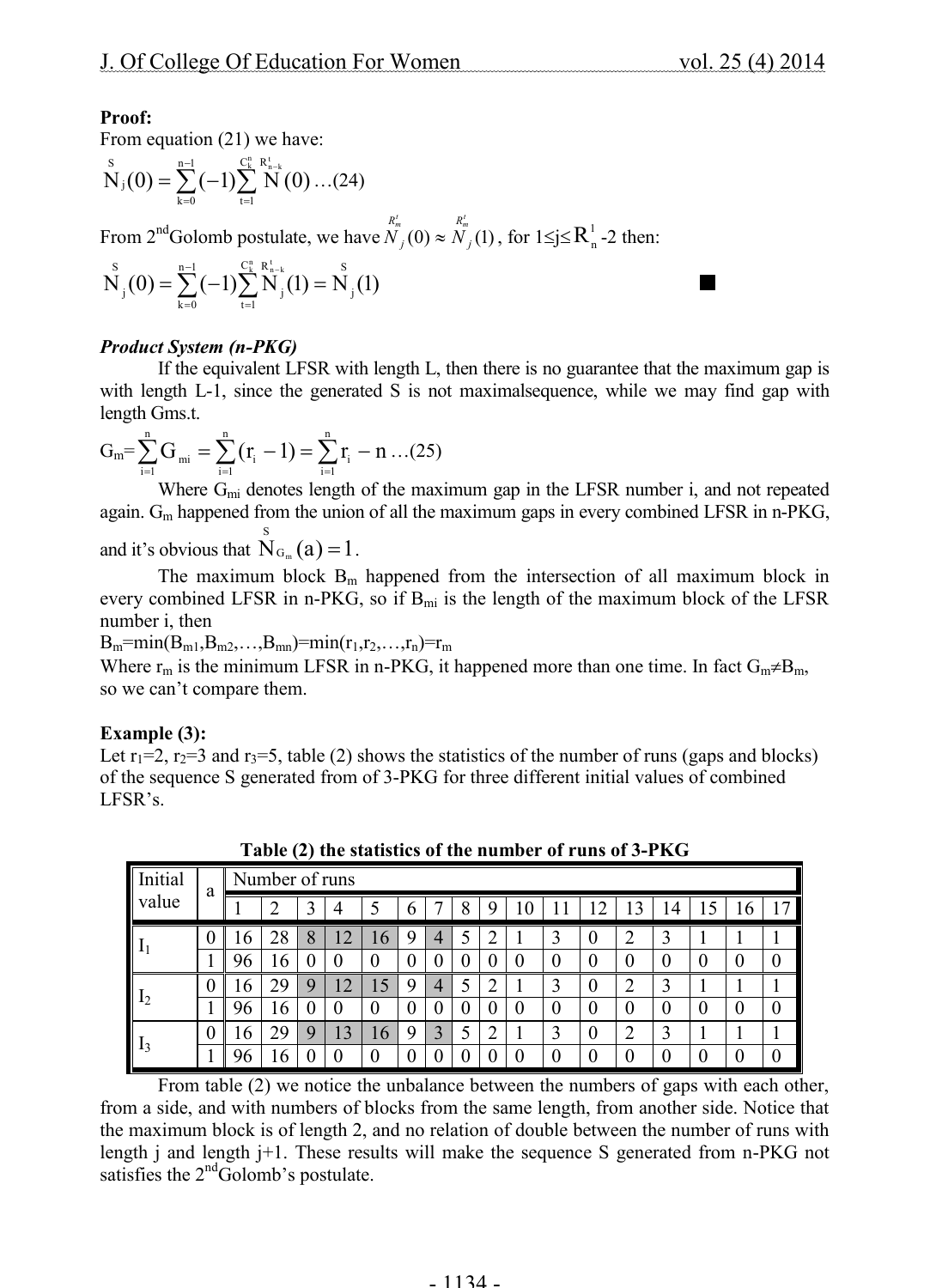#### *Brüer System (3-BKG)*

Since the output of the majority function is balance so it includes strings with closed distribution, and since the runs are part from these strings, then they will be distributed closely.

#### **Example (4):**

Let  $r_1=5$ ,  $r_2=7$  and  $r_3=11$ , table (3) shows the statistics of the number of runs (gaps and blocks) of the sequence S generated from 3-BKG.

|                 | Number of runs |         |  |  |  |  |  |
|-----------------|----------------|---------|--|--|--|--|--|
|                 | 0              | 1       |  |  |  |  |  |
|                 | 1032527        | 1003599 |  |  |  |  |  |
| $\overline{2}$  | 512688         | 509442  |  |  |  |  |  |
| $\overline{3}$  | 252154         | 260403  |  |  |  |  |  |
| 4               | 139916         | 113067  |  |  |  |  |  |
| $\overline{5}$  | 46064          | 52952   |  |  |  |  |  |
| 6               | 29353          | 32882   |  |  |  |  |  |
|                 | 17702          | 20539   |  |  |  |  |  |
| 8               | 4194           | 6037    |  |  |  |  |  |
| 9               | 2787           | 3054    |  |  |  |  |  |
| 10              | 974            | 808     |  |  |  |  |  |
| 11              | 414            | 381     |  |  |  |  |  |
| 12              | 255            | 227     |  |  |  |  |  |
| $\overline{13}$ | 127            | 97      |  |  |  |  |  |

From table (3) we notice the semi-balance between the numbers of gaps with each other, from a side, and with numbers of blocks from the same length, from another side. Notice that the relation of double between the number of runs with length j and length  $j+1$ . These results will make the sequence S generated from 3-BKG satisfies the 2<sup>nd</sup>Golomb's postulate.

### **7. Applying of Chi-Square of Run Test on Study Cases**

In this section we will apply chi-square test on the results gotten from calculations of the run postulates on three study cases.

Let M be the number of categories in the sequence S,  $c_i$  be the category i,  $N(c_i)$  be the observed frequency of the category  $c_i$ ,  $Pr_i$  the probability of occurs of the category  $c_i$ , then the expected frequency  $E_i$  of the category  $c_i$  is  $E_i = P(S) \cdot Pr_i$ , the T (chi-square value) can be calculated as follows:

$$
T = \sum_{i=1}^{K} \frac{(N(c_i) - E_i)^2}{E_i} \dots (26)
$$

Assuming that T distributed according to chi-square distribution by  $v=M-1$  freedom degree by  $\alpha$  as significance level (as usual  $\alpha=0.05\%$ ), which it has T<sub>0</sub> as a pass mark. If T $\leq$ T<sub>0</sub> then the hypothesis accepted and the sequence pass the test, else we reject the hypothesis and the sequence fails to pass the test, this mean that T not distributed according to chi-square distribution.

In order to test our results we have to suggest an example suitable to our three studied cases. Let n=3,  $r_1$ =7,  $r_2$ =9 and  $r_3$ =11. P(S)= 132844159, E<sub>i</sub>=66422079.5.

In this test  $\alpha$ =0.05%, with v=2(Maxl-1) freedom degrees, E<sub>j</sub>=(P(S)-j+3)/2<sup>j+2</sup> $\approx$  P(S)/2<sup>j+2</sup>, where j is the length of run (gap or block), and maxl=27 is the maximum length.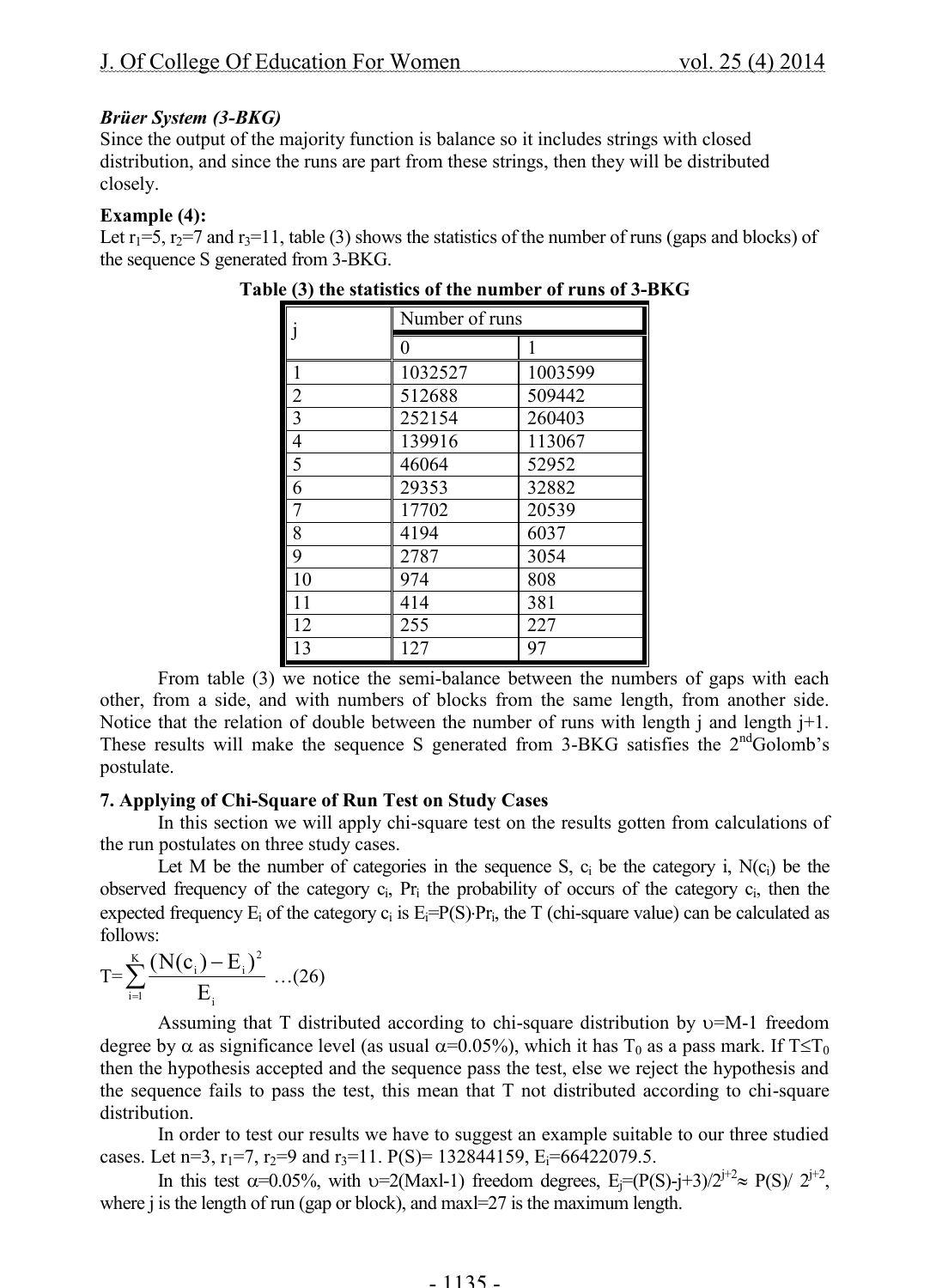Note: We will apply this test and auto correlation test on 3-LKG only since the applications of these test on other cases studies are same.

For the 3-LKG, Table (4) shows the results of frequencies of run taken from equation (26).

|            |          | $\overline{2}$ | 3       | $\overline{4}$ | 5              | 6              | $\mathcal{I}$ | 8        | 9     |
|------------|----------|----------------|---------|----------------|----------------|----------------|---------------|----------|-------|
| S.<br>N(a) | 16597328 | 8298664        | 4149332 | 2074666        | 1037333        | 518666         | 259461        | 129731   | 64665 |
| $E_i$      | 16605520 | 8302760        | 4151380 | 2075690        | 1037845        | 518923         | 259461        | 129731   | 64865 |
|            | 10       | 11             | 12      | 13             | 14             | 15             | 16            | 17       | 18    |
| S<br>N(a)  | 32433    | 16216          | 8108    | 4054           | 2027           | 1013           | 507           | 253      | 127   |
| $E_i$      | 32433    | 16216          | 8108    | 4054           | 4054           | 1013           | 507           | 253      | 127   |
|            | 19       | 20             | 21      | 22             | 23             | 24             | 25            | 26       | 27    |
| S<br>N(a)  | 63       | 32             | 16      | 8              | 4              | $\overline{2}$ |               | $\theta$ |       |
| $E_i$      | 63       | 32             | 16      | 8              | $\overline{4}$ | $\overline{2}$ |               | $\theta$ |       |

### **Table (4) Run frequencies using equation (15)**

$$
T = \sum_{i=1}^{K} \frac{(N(c_i) - E_i)^2}{E_i} = \sum_{i=1}^{27} \sum_{a=0}^{1} \frac{(N_i(a) - E_i)^2}{E_i} \dots (27)
$$

 $=4.04+2.02+1.01+0.505+0.251+0.127+0+\cdots+0=7.953$ . T=7.953<T<sub>0</sub>= 40.1, then S generated from 3-LKG passes this test.

#### **Runs Test**

The run test counts the number of runs of ones (blocks) and runs of zeros (gaps) for each possible run length. For random data there should be an equal number of blocks and gaps. The expected number of blocks (gaps) of length i is:

$$
e_i = \frac{\frac{n-i-1}{2} + 2}{2^{i+1}} \qquad \qquad ...(28)
$$

A chi-squared test is performed on the bit stream to test for the goodness-of-fit of the number of blocks and gaps to this distribution. The chi-squared statistic is calculated as:

$$
\chi^2 = \sum_{i=1}^k \frac{(B_i - e_i)^2}{e_i} + \sum_{i=1}^k \frac{(G_i - e_i)^2}{e_i} \dots (29)
$$

Where  $B_i$  is the number of blocks of length i,  $G_i$  is the number of gaps of length i, and  $\Sigma$ denotes the summation over all possible run k of length i such that  $e_i \geq 5$ . This is compared with 2k-2 degree of freedom.

# **8. Evaluation the results**

### **8.1 Basic Evaluation**

We can define the estimation process of the basic efficiency using the four basic efficiency criterions by the Basic evaluation. In this section we will evaluate the three study cases in two ways; theoretically and practically, we assume that these two ways must be identical. The evaluation process in this paper is relative evaluation between the three study cases but not absolute.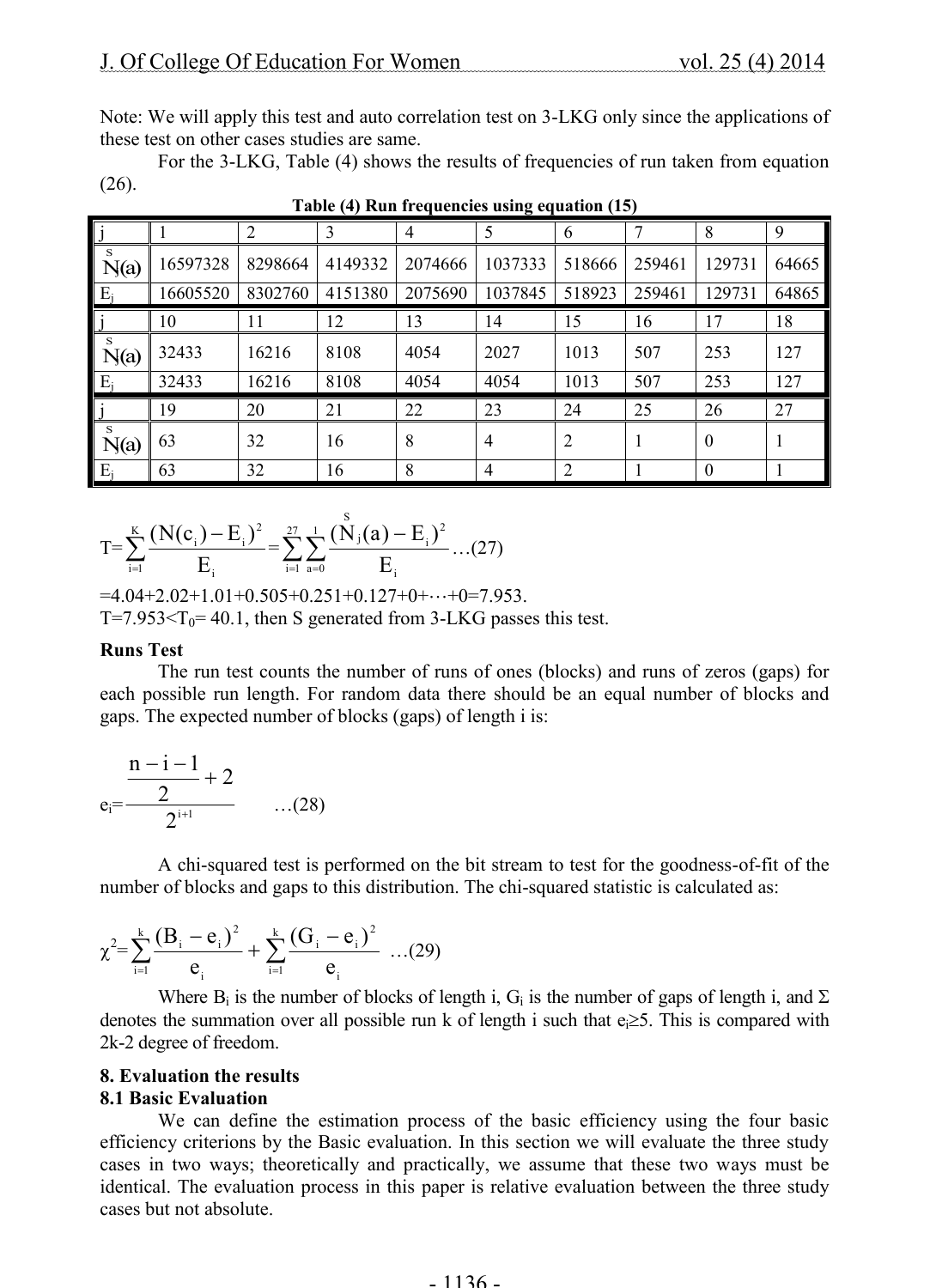In order to obtain fair evaluation we assume having three relatively prime MLFSR's with length  $r_1$ ,  $r_2$  and  $r_3$ , combined with each other by combining function of each case study.

### **8.2 Theoretical Evaluation**

The evaluation process in this subsection is done by theoretical estimation. Let  $S_L$ ,  $S_P$ and  $S_B$  be the sequences generated from the linear, product and Brüer systems respectively. The evaluation process have been done by the following aspects:

Three sequences will have the same period, s.t.

$$
P(S) = \prod_{i=1}^3 P(S_i).
$$

The product system has the largest linear complexity, s.t.  $LC(S_P)$  >  $LC(S_B)$  >  $LC(S_L)$ .

The linear andBrüer systems will produce good statistical random sequences since the given balance string of bits, while the sequence generates from the product system will fail to pass the randomness tests.

The linear system has the largest correlation immunity since it has 0.5 correlation probability for all its combined LFSR's. But that is not true for the product andBrüer systems because of their high non-linearity order.

 $CI(S_L) > CI(S_P) = CI(S_B).$ 

The decision is that, the Brüer system will be the best of the other two systems if the weak point of correlation can be manipulated.

### **8.3 Practical Evaluation**

The KG can be evaluated practically if it passes (or not) some successful value, this has been done by using weight level value for each efficiency criterion. These weights can be estimated according to cryptanalysis or attack means done on KG's.

For instance, we may suggest to use the passing value 51%, giving the following weights for each criterion; randomness (W<sub>R</sub>=50%), periodicity (W<sub>P</sub>=10%), linear complexity (W<sub>LC</sub>=25%) and correlation immunity ( $W_{CI}$ =15%). Table (5) shows the results of practical evaluation for the three study cases using four efficiency criterions.

| <b>Study Cases</b> | weight levels | Results of  |            |            |            |
|--------------------|---------------|-------------|------------|------------|------------|
|                    | $W_R\%$       | $\rm W_P\%$ | $W_{LC}$ % | $W_{CI}$ % | evaluation |
| Linear system      | 50            | U           |            |            | 75%        |
| Product system     |               | ΙU          | 25         |            | 35%        |
| Brüer system       | 50            | l C         | 20         | ТU         | 90%        |

**Table (5) The results of practical evaluation for the three study cases**

Notice that Brüer system is the best between other two systems since it gets 90% as pass value.

### **Example(5): (basic statistical tests)**

Consider the (non-random) sequence s of length  $n = 160$  obtained by replicating the following sequence four times: 11100 01100 01000 10100 11101 11100 10010 01001. Frequency test:  $n_0=84$ ,  $n_1=76$ , and the value of the statistic  $X_1$  is 0.4.

Autocorrelation test: If  $\tau=3$ ,  $n_0(3)=80$  and  $n_1(3)=77$ . The value of the statistic  $X_5$  is 0.115.

Runs test: Here  $E_1 = 20.25$ ,  $E_2 = 10.0625$ ,  $E_3 = 5$ , and k=3. There are 25, 4, 5 blocks of lengths 1, 2, 3, respectively, and 8, 20, 12 gaps of lengths 1, 2, 3, respectively. The value of the statistic  $X_4$  is 31.7913.

For a significance level of  $\alpha$ =0.05, the threshold values for X<sub>1</sub>, X<sub>2</sub>, X<sub>3</sub>, X<sub>4</sub>, and X<sub>5</sub> are 3.8415, 7.8415, 7.8415, 9.4877, and 0.115, respectively.